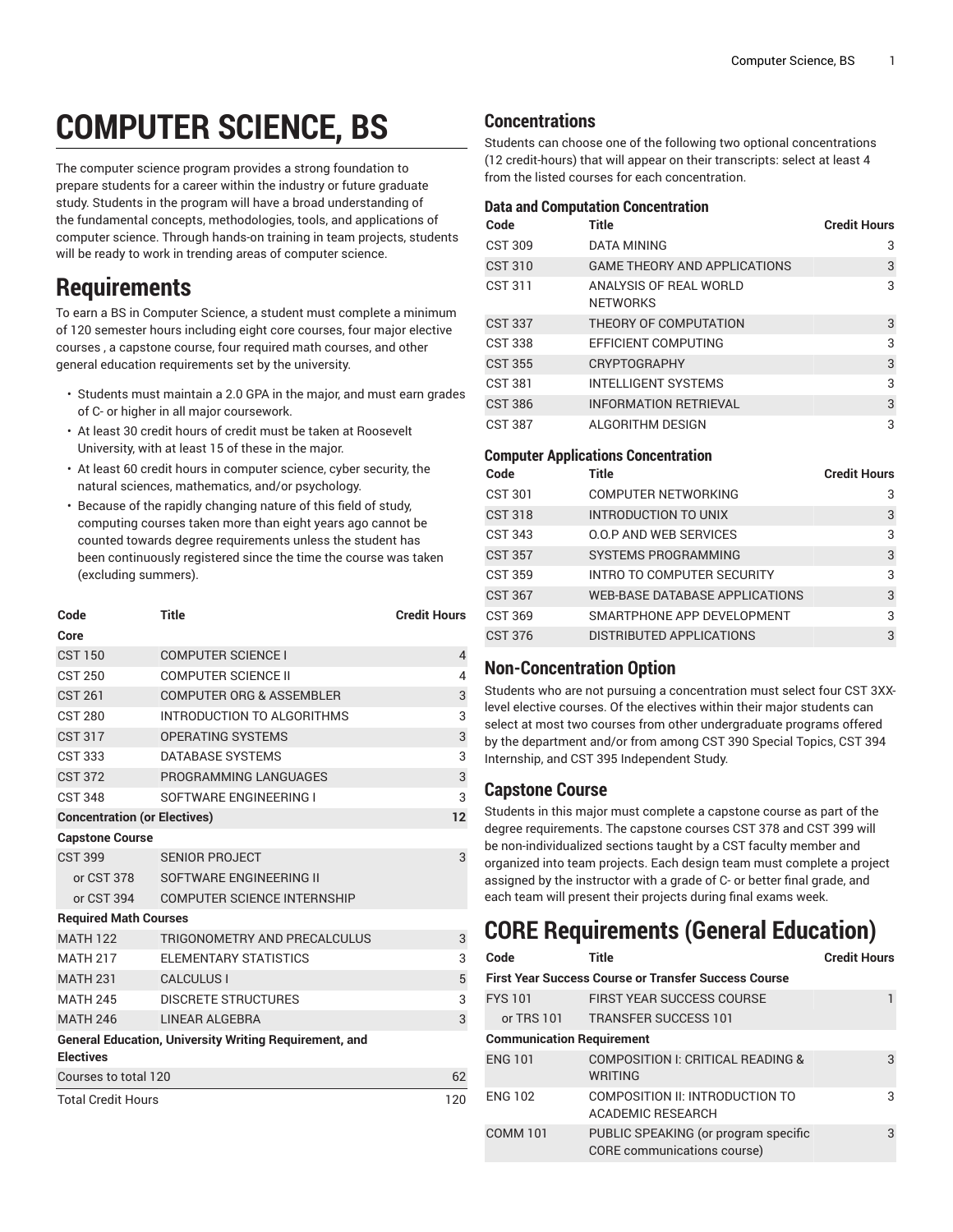| <b>Ideas of Social Justice</b> |                                                                                                                                                                                                                             |         |
|--------------------------------|-----------------------------------------------------------------------------------------------------------------------------------------------------------------------------------------------------------------------------|---------|
|                                | 3 credits in coursework categorized as Ideas.                                                                                                                                                                               | 3       |
|                                | <b>Humanities and Fine and Performing Arts</b>                                                                                                                                                                              |         |
| <b>Studies</b>                 | 9 credits from the following subject areas: African-<br>American Studies, Art History, English (excluding ENG 101<br>and ENG 102), History, Languages, Music, Philosophy,<br>Theatre, Communication and Women's and Gender  | q       |
| <b>Mathematics</b>             |                                                                                                                                                                                                                             |         |
| <b>MATH 110</b>                | QUANTITATIVE LITERACY (or above)                                                                                                                                                                                            | 3       |
| <b>Science</b>                 |                                                                                                                                                                                                                             |         |
|                                | One biological science and one physical science required<br>(one must include a one credit lab).                                                                                                                            | $7 - 8$ |
| <b>Social Sciences</b>         |                                                                                                                                                                                                                             |         |
| <b>Studies</b>                 | 9 credits from the following subject areas: African-<br>American Studies, Anthropology, Criminal Justice,<br>Economics, History, Journalism, Philosophy, Political<br>Science, Psychology, Sociology and Women's and Gender | q       |
| <b>Experiential Learning</b>   |                                                                                                                                                                                                                             |         |
| Learning.                      | 6 credits from coursework categorized as Experiential                                                                                                                                                                       | 6       |
| <b>Total Credit Hours</b>      |                                                                                                                                                                                                                             | 47-48   |
| Ъ.                             |                                                                                                                                                                                                                             |         |

**1**

Higher level of Math may be required by major

These quantitative requirements also apply to degrees.

- Students must earn a minimum of 120 semester hours.
- Students may apply no more than 60 credit hours of 100-level courses toward the degree.
- Students must apply no fewer than 60 credit hours of 200- and 300 level courses toward the degree.
- Students must have at least 18 credit hours (of the 60 credit hours above) at the 300 level.
- Students may transfer in no more than 70 credit hours from community colleges.
- Students earning less than 60 total hours in residence must take their final 30 hours at Roosevelt University. Note that some majors have additional requirements for RU hours.
- Students must have a grade point average of 2.0 or higher to graduate. Note that some majors have additional GPA requirements.
- Students may apply no more than 51 hours in the major (BA) or 57 hours in the major (BS)

Your degree map is a general guide suggesting courses to complete each term on the academic pathway to your degree. It is based on the most current scheduling information from your academic program. Your program's degree map is reviewed annually and updated as schedules change (although you retain the same course requirements as long as you are continuously enrolled in your degree program).

Always work closely with your academic advisor to understand curriculum requirements and scheduling, as each student's academic plan can look slightly different.

| Year 1                        |                     |                                                 |                     |    |
|-------------------------------|---------------------|-------------------------------------------------|---------------------|----|
| Fall                          | <b>Credit Hours</b> | <b>Spring</b>                                   | <b>Credit Hours</b> |    |
| <b>ENG 101</b>                |                     | 3 ENG 102                                       |                     | 3  |
| <b>FYS101</b>                 |                     | 1 MATH 217                                      |                     | 3  |
| <b>MATH 121</b>               |                     | 3 CST 150                                       |                     | 4  |
| Social Science #1             |                     | 3 Ideas of Social<br>Justice                    |                     | 3  |
| Humanities #1                 |                     | 3 MATH 122                                      |                     | 3  |
| Natural Science <sup>2</sup>  |                     | $\overline{4}$                                  |                     |    |
|                               |                     | 17                                              |                     | 16 |
| Year <sub>2</sub>             |                     |                                                 |                     |    |
| Fall                          | <b>Credit Hours</b> | <b>Spring</b>                                   | <b>Credit Hours</b> |    |
| <b>CST 250</b>                |                     | 4 CST 261                                       |                     | 3  |
| <b>MATH 245</b>               |                     | 3 CST 280                                       |                     | 3  |
| <b>COMM 101</b>               |                     | 3 MATH 246                                      |                     | 3  |
| Natural Science <sup>2</sup>  |                     | 3 Humanities #2                                 |                     | 3  |
|                               |                     | Social Science #2                               |                     | 3  |
|                               |                     | 13                                              |                     | 15 |
| Year <sub>3</sub>             |                     |                                                 |                     |    |
| Fall                          | <b>Credit Hours</b> | <b>Spring</b>                                   | <b>Credit Hours</b> |    |
| <b>CST 372</b>                |                     | 3 Concentration/<br>Major Elective <sup>4</sup> |                     | 3  |
| <b>CST 333</b>                |                     | 3 Concentration/<br>Major Elective <sup>4</sup> |                     | 3  |
| <b>CST 317</b>                |                     | 3 Social Science #3                             |                     | 3  |
| <b>MATH 231</b>               |                     | 5 Experiential<br>Learning $#1^3$               |                     | 3  |
|                               |                     | General Elective <sup>1</sup>                   |                     | 3  |
|                               |                     | 14                                              |                     | 15 |
| Year 4                        |                     |                                                 |                     |    |
| Fall                          | <b>Credit Hours</b> | <b>Spring</b>                                   | <b>Credit Hours</b> |    |
| <b>CST 348</b>                |                     | 3 CST 378, 394, or<br>399 <sup>5</sup>          |                     | 3  |
| Concentration/                |                     | 3 Concentration/                                |                     | 3  |
| Major Elective <sup>4</sup>   |                     | Major Elective <sup>4</sup>                     |                     |    |
| General Elective <sup>1</sup> |                     | 3 General Elective <sup>1</sup>                 |                     | 3  |
| General Elective <sup>1</sup> |                     | 3 Humanities #3                                 |                     | 3  |
| General Elective'             |                     | 3 General Elective <sup>1</sup>                 |                     | 3  |

Total Credit Hours 120

Or course towards an optional Minor.

**2**

**1**

One Natural Science course must have a lab and one must come from BIOL.

**3**

Experiential Learning class must be 200/300 level. Satisfies CORE Experiential Learning requirement.